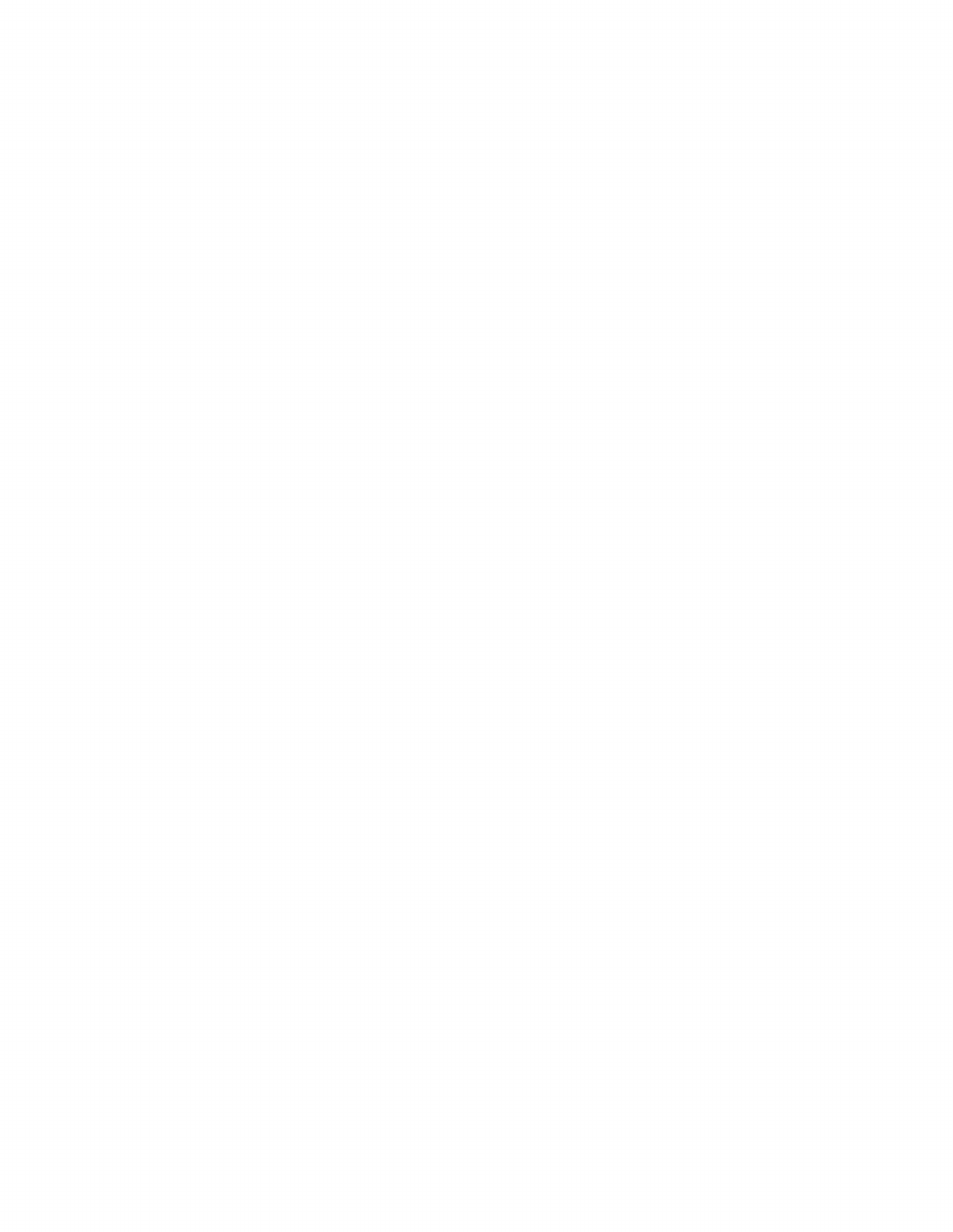# **Purpose**

The City of Peekskill began drafting its Local Waterfront Revitalization Plan (LWRP) in 1985. <sup>8</sup> This document represents the City's long-term commitment to its waterfront heritage and the maximum use of its water resources for the benefit of all. As part of the City's commitment to public participation, a Public Hearing on the Draft LWRP was opened on June 25, 2001 and adjourned until September 24,2001 in order to afford the public a reasonable time to review and comment on the Draft LWRP and the Draft GElS.

Many of the projects and policies originally identified in the 1986 draft have been implemented and new programs and projects have been added to the plan. Throughout the process, many public and private organizations have participated in developing portions ofthe plan. The earliest citizens' advisory group was composed of members of other public organizations: The 701 Waterfront and Uplands Study; CAC, the Conservation Advisory Committee, and the Park, Recreation and Open Space Committee.

The City of Peekskill's commitment to implementing the LWRP is best demonstrated by its financial commitment over the past six years to implementing various elements of the plan. A brief listing of both private and public funding of LWRP projects follows.

#### **Southern Plannin2 Area** (see **map in Section IV)**

# Charles Point Industrial Park

The City has secured several forms of public financial assistance in excess of \$5.7 million to support the development of private businesses at the Charles Point Industrial Park. These sources are listed on the following page in Table VIII-I. The fmancial assistance secured by the City has been matched by over \$10 million from private sources.

A City multi-purpose (ball) field is currently proposed and under design by Ward Associates for a site next to Fleischmann's Pier that will be visible from Riverfront Green.

<sup>&</sup>lt;sup>8</sup> The City of Peekskill acknowledges the assistance of several State and Federal Agencies, namely the New York State Department of Environmental Conservation Region 3 Field Office, the United State Department ofCommerce national Oceanic and Atmospheric Administration and the United States Department of the Interior Office of the Secretary in providing updated environmental information.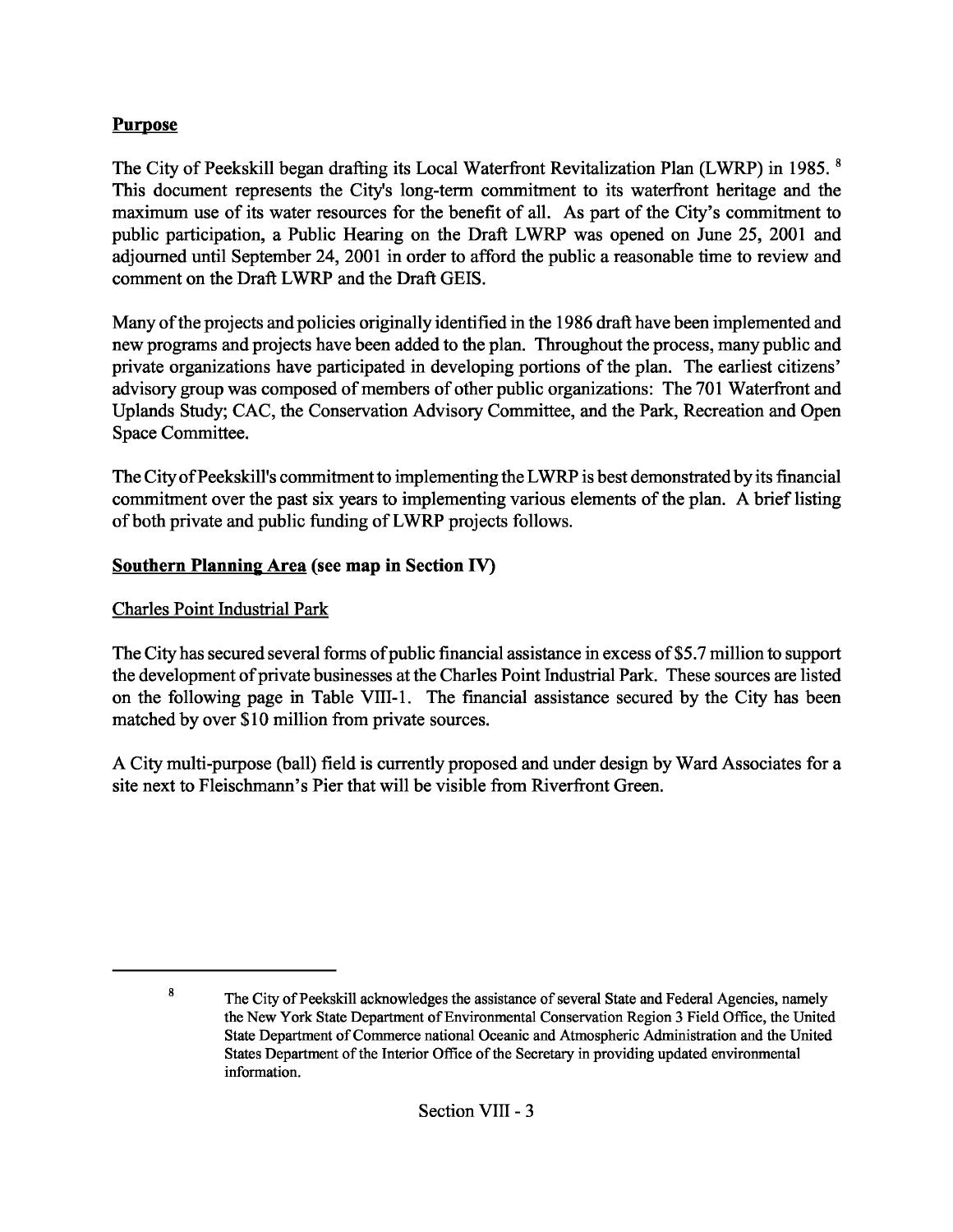| <b>UDAG</b> | <b>Urban Development Action Grant</b>                    | \$515,000.   | Poritzky/Wenco                    |
|-------------|----------------------------------------------------------|--------------|-----------------------------------|
| IRB's       | Industrial Revenue Bonds                                 | 3,050,000.   | Wenco<br><b>Bertoline</b>         |
| EDL.        | Economic Development Loan                                | 150,000.     | RAE Office Park<br>Crystal Bay    |
| <b>JDA</b>  | Job Development Authority Loan<br>(Direct loan)          | 677,475.     | <b>Poritzky Meats</b>             |
| <b>SBA</b>  | <b>Small Business Administration</b><br>(Direct loan)    | 913,125.     | Poritzky<br><b>Yorktown Paper</b> |
| <b>SBA</b>  | <b>Small Business Administration</b><br>(Loan guarantee) | 465,000.     | Crystal Bay                       |
|             | Total                                                    | \$5,770,600. |                                   |

#### **Table VIII-l Sources of Completed Economic Development Incentives**

In addition, nearly \$400,000 was invested in the creation and upgrade ofthe Charles Point Pier Park. Other funding sources include grants from the New York State Environmental Quality Bond Act (NYSEQBA), the Hudson River Improvement Funds and Environmental Protection Funds, which were used to supplement City funds.

| <b>NYS Environmental Quality Bond Act</b> | \$163,000. |
|-------------------------------------------|------------|
| Hudson River Improvement Fund             | 15,000.    |
| <b>Environmental Protection Fund</b>      | 98,000.    |
| <b>City Funds</b>                         | 110,000.   |
|                                           |            |

# Lower South Street

The City has facilitated public financial assistance for projects in this area. A \$367,000 UDAG Loan was secured for Karta Recycling, Inc. and a \$2.8 million Industrial Revenue bond, guaranteed by the NYS Job Development Authority was issued. Mearl Inc. (now The Engelhard Corporation) also located in that area, has invested approximately \$5 million in capital improvements to its property. Morano Asphalt spent \$2 million in site development.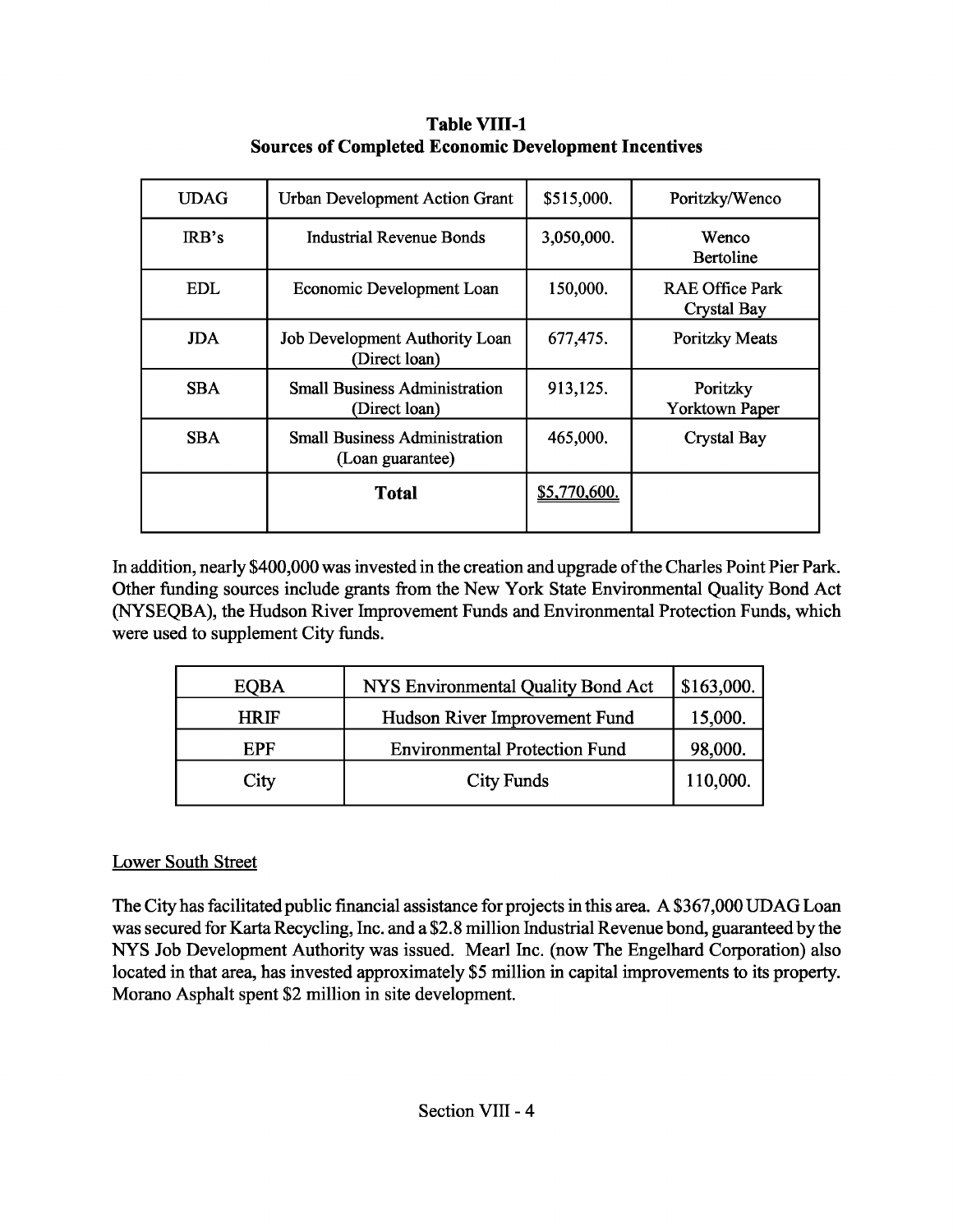#### Louisa Street/Route 9 Interchange

This project was funded entirely by the New York State Department of Transportation (NYSDOT) and cost approximately \$10 million.

# **Central Plannin2 Area**

#### Waterfront Redevelopment Land Use Plan

In 1989, the City hired the Planning Consulting Firm of Sasaki, Inc. to develop the Peekskill Waterfront Redevelopment Plan. The plan cost approximately \$90,000 to develop and continues to be implemented in phases.

#### Pending Capital Improvements

- Commuter Parking: Improvements to the parking lots in the Central Planning Area have been designed and will cost an estimated \$2 million to construct.
- Central Avenue Flooding Project: Flood control structures for this area cost approximately \$2 million (Second phase scheduled for 2003).
- Railroad Station Parking: This project is in the earliest stages of planning. No funding source has been designated.
- Railroad Station Plaza and adjacent streetscapes/sidewalks: Over \$500,000 in improvements have been made, largely with federal CDBG funds and a City match of in-kind services.
- Waterfront Park Development Plan: The implementation of this plan calls for the expansion along the Riverfront Green, re-landscaping of the Green, creation of a trail expansion along the Riverfront and linking the waterfront trail system with Fort Hill Park and other City parks.
- The City is also seeking various grants that will be used to acquire the Historic Lincoln Train Station and restore it. Governor George E. Pataki has given the City a grant of \$750,000 for the interior restoration of the Lincoln Train Station.

The City will be working the working in close cooperation with the Westchester County Department on its RiverWalk Project. The RiverWalk Project may allow additional segments ofthe City's trail system to be built.

The public space and public access at the Riverfront will be expanded further north on the site owned jointly by The Scenic Hudson Land Trust, Inc. (SHLT) and City (peekskill Landing site).